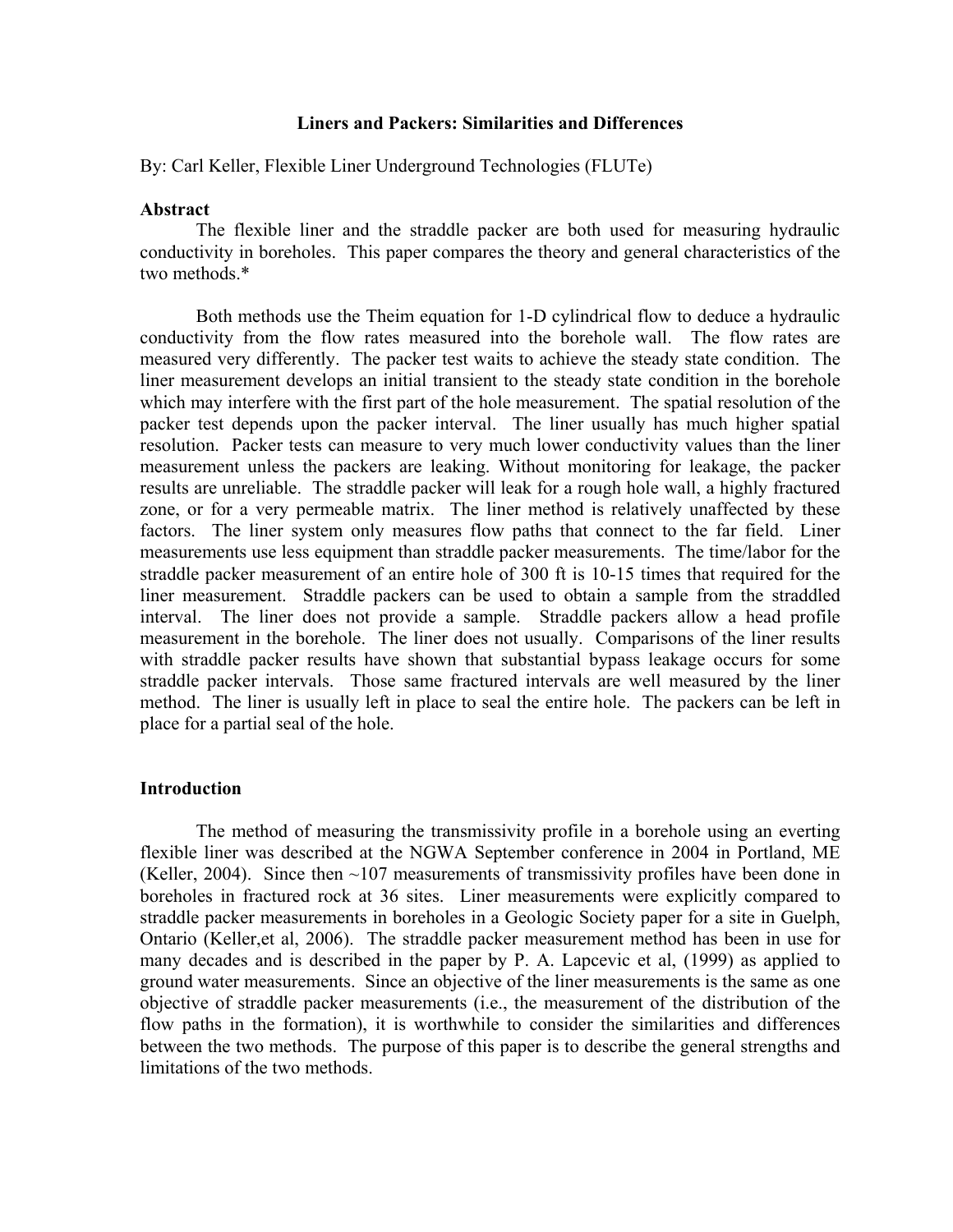## **The two methods**

#### *Similarities*

Both methods measure the flow rate into a defined interval of the borehole wall. Both methods measure the driving pressure used to drive that flow. Both methods use the Theim equation to calculate the effective transmissivity of the defined interval and the average conductivity of the formation for that interval. Both methods strive to develop a steady state flow condition before measuring the flow rate into the hole wall. In these respects, the two methods are very much alike. However, there are significant differences in the implementation of the measurements of flow and in the definition of the interval being measured.

In summary, each method measures the flow rate per unit head, Q, into the defined interval of length, L, in the hole of diameter,  $D = 2 r_0$ , to calculate the transmissivity, T, in the same Theim equation. Hence,  $T = L C = Q \ln(r/r_0)/(2 \pi)$ , where r is the radial distance to the ambient head and  $r<sub>o</sub>$  is the hole radius. C is the average conductivity in the interval L.

# *Differences*

## The flow field

The flow field developed by **Fig. 1. Everting Liner flow field** the two systems is usually very different. Fig. 1 shows the installation geometry of the liner as it is everted into the hole. The typical contour map of the pressure distribution in the formation shows how very long is the flow field developed by the liner. It also shows that the entire hole below the liner is at a uniform pressure, since the impedance to flow in the hole is essentially zero, compared to that of the formation. The flow field is very near the cylindrical one dimensional flow field assumed in the Theim equation as applied to both the liner and the packer calculation of the formation conductivity. With the uniform pressure throughout the hole, local fractures which do not connect to the far field are not measured because there is no flow in them.



In contrast, the flow field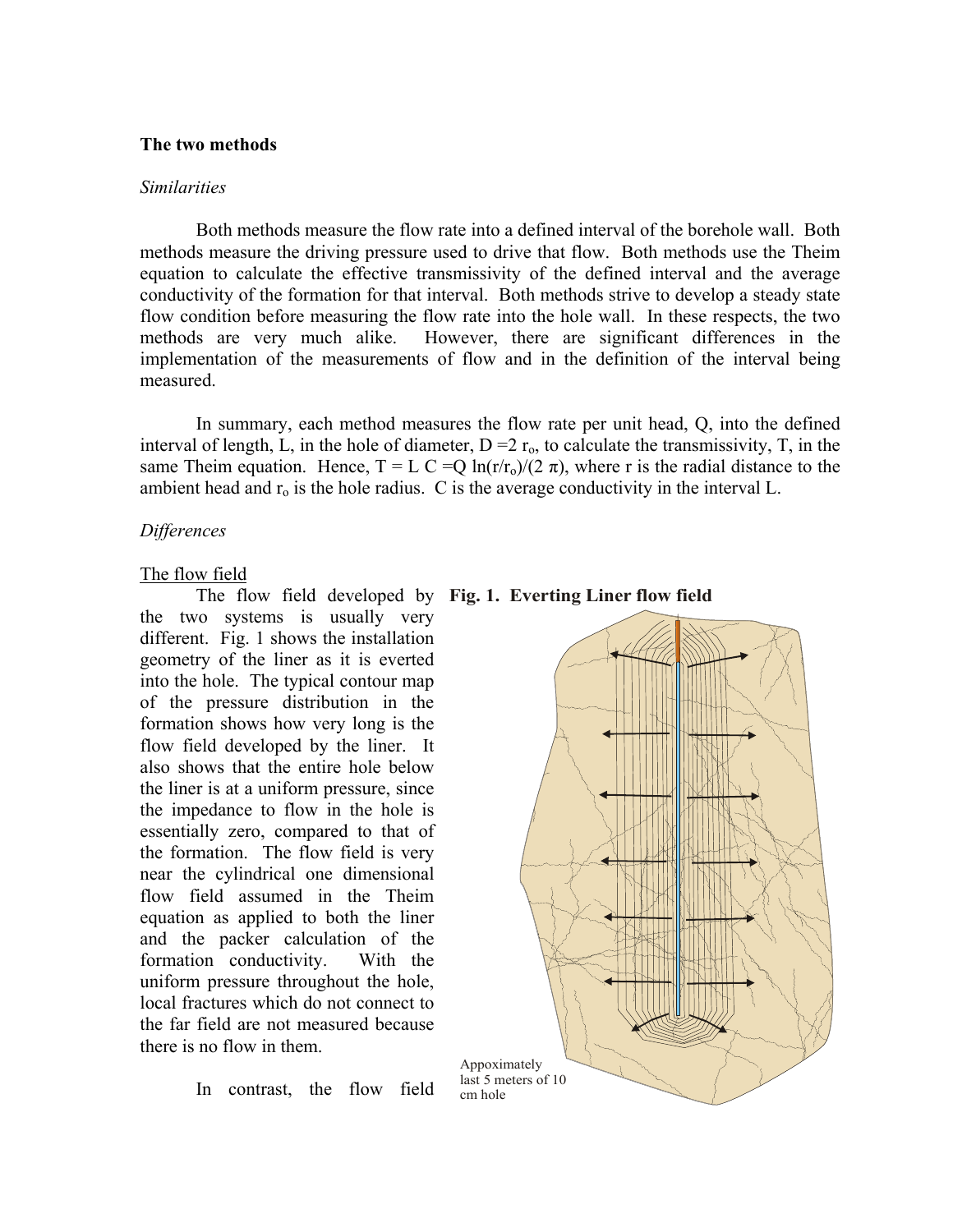developed at a straddle packer interval, shown in Fig. 2, is essentially cylindrical near the center of the straddle packer, but at greater distance and near the ends of the packer, the flow field is not cylindrical unless all flow paths are horizontal planes with no vertical fractures. For the packer test interval, short local fractures that connect to the borehole beyond the straddle packer will be measured as part of the conductivity of the formation.

# Potential leakage

In Figure 1, the nominal flow **Fig. 2. Packer Flow Field**direction from the borehole is shown by the arrows to be horizontal. In Figure 2, the flow field diverges until at some distance it begins to appear spherical. The flow paths shown in Figure 2 can also be due to several forms of leakage possible with straddle packers. The first leakage path of concern is between the packer bladder and the hole wall. For a smooth hole wall and a packer without deep cuts or scratches, and properly inflated, the seal to the hole wall can be very good. However, a rough hole wall with the stiff rubber most common for packers are likely to allow some leakage to the open hole above or below the packer. The second leak path of concern is through fractures that intersect the straddled interval and also intersect other fractures that connect to the bore hole above or below the packer bladders. A third form of leakage is through the matrix rock if it has a significant



conductivity even without fractures (e.g., a very permeable sandstone). These three potential leak paths combine to form a total leakage component in the total flow measured out of the straddled interval. Therefore, it is very important that straddle packer tests be monitored for leakage above and below the packers. If the monitoring is done with pressure transducers, it is difficult to determine the actual flow rate of leakage even if the pressure transducers show that leakage is occurring, because the pressure measured depends upon the transmissivity of the entire open hole above or below the packers. This concept of packer leakage is not new to the community and is one of the major concerns with the validity of packer testing. Any connection with the borehole above or below the straddled interval can frustrate head or water sample measurements with the packers. If there are no leakage terms, the more spherical flow field of the straddle packer is not so important, because the flow rate is dominated by the gradient and material properties near the hole wall.

The obvious question is whether such leakage is also a concern with the liner measurements. In Figure 1, it is clear that it is not possible to bypass the liner to an open hole above. The entire hole above the bottom end of the liner is sealed by the liner. It is also true that the pressure inside the liner is slightly greater than the pressure in the borehole and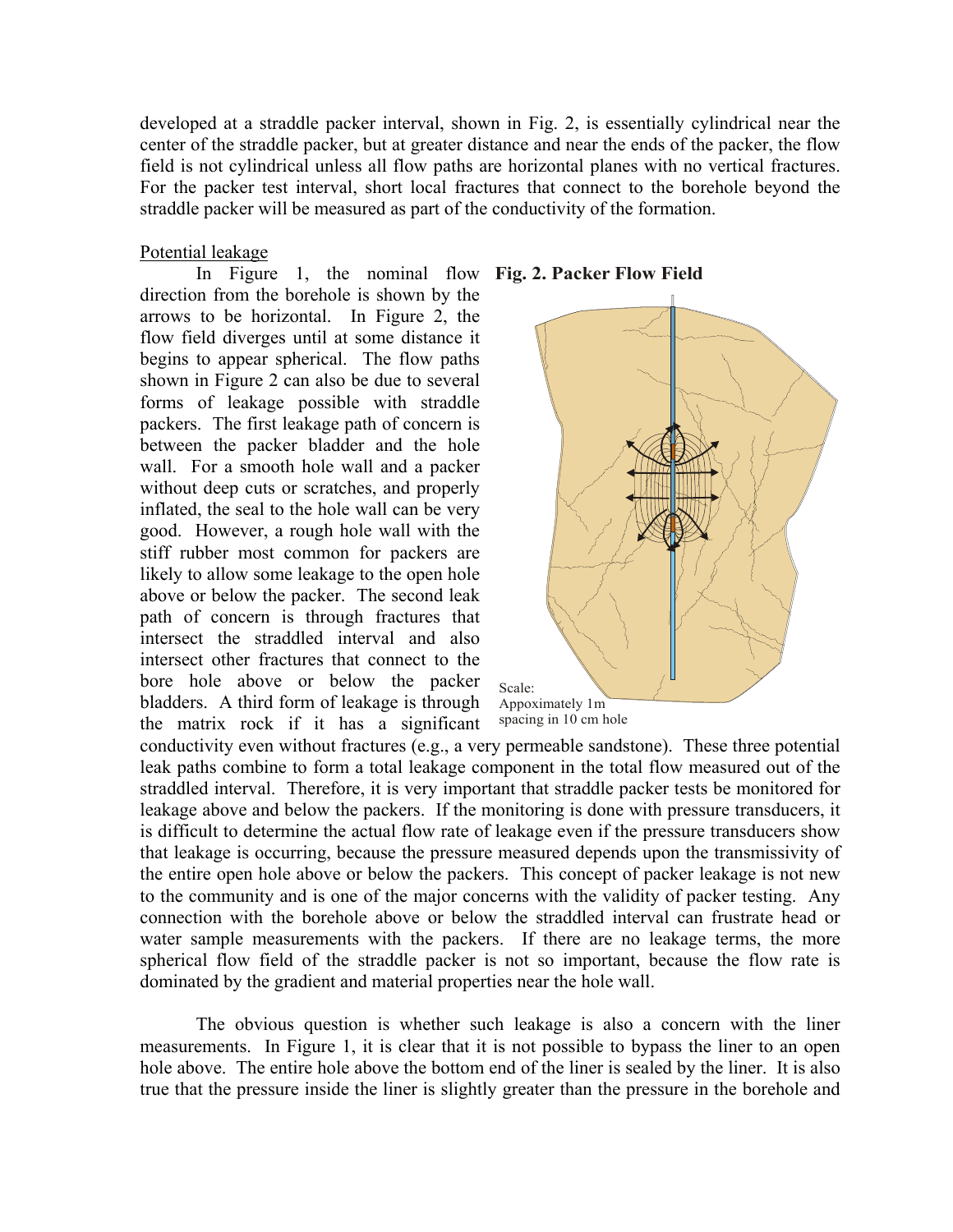that the liner is very flexible and conforms very well with the hole wall irregularities. This close melding of the thin  $(-25 \text{ mil})$  flexible liner with the hole wall is seen in videos of the interior of the liner in a hole. There is no downward potential leak path with the liner. The entire hole is open below the liner.

## The flow measurement

The interval of the hole over which the Fig. 3. Liner Transmissivity calculation liner flow is measured is defined by the distance traveled by the liner between two recording times (typically two seconds). That distance depends upon the liner velocity into the hole. The amount of flow into the interval is determined by the change in flow rate out of the hole between the upper level and the lower level of that interval. The flow rate out of the hole is the liner velocity multiplied by the hole cross section (see Fig. 3) Therefore Q, the flow rate into the defined interval is  $(v_i-v_{i+1}) \times \pi r_0^2$ . The change in velocity over the interval,  $v_i-v_{i+1}$ , is determined from the velocity profile for the liner descent in the hole. It



is necessary that the velocity of the liner be measured very carefully without extraneous influences other than the transmissivity of the borehole.

The velocity profile of Fig. 4 for a typical liner installation shows very clearly where the liner velocity is changing. Figure 5 is the transmissivity profile calculated from the velocity profile of Fig. 4. The liner can pass through a highly fractured zone with an effective measurement of the transmissivity where a straddle packer seal can not be obtained. The velocity change over a highly fractured zone is a slope much like that obtained for a uniformly permeable material, rather than a step change. Flow rates as low as 0.004gal/min. and lower have been measured with the liner. The limit depends upon how long one wishes to prolong the measurement. Most measurements are terminated when the liner velocity drops below 0.001 ft/s or 0.04 gal/min for the remainder of the open hole.

Fig. 4. A typical liner velocity profile

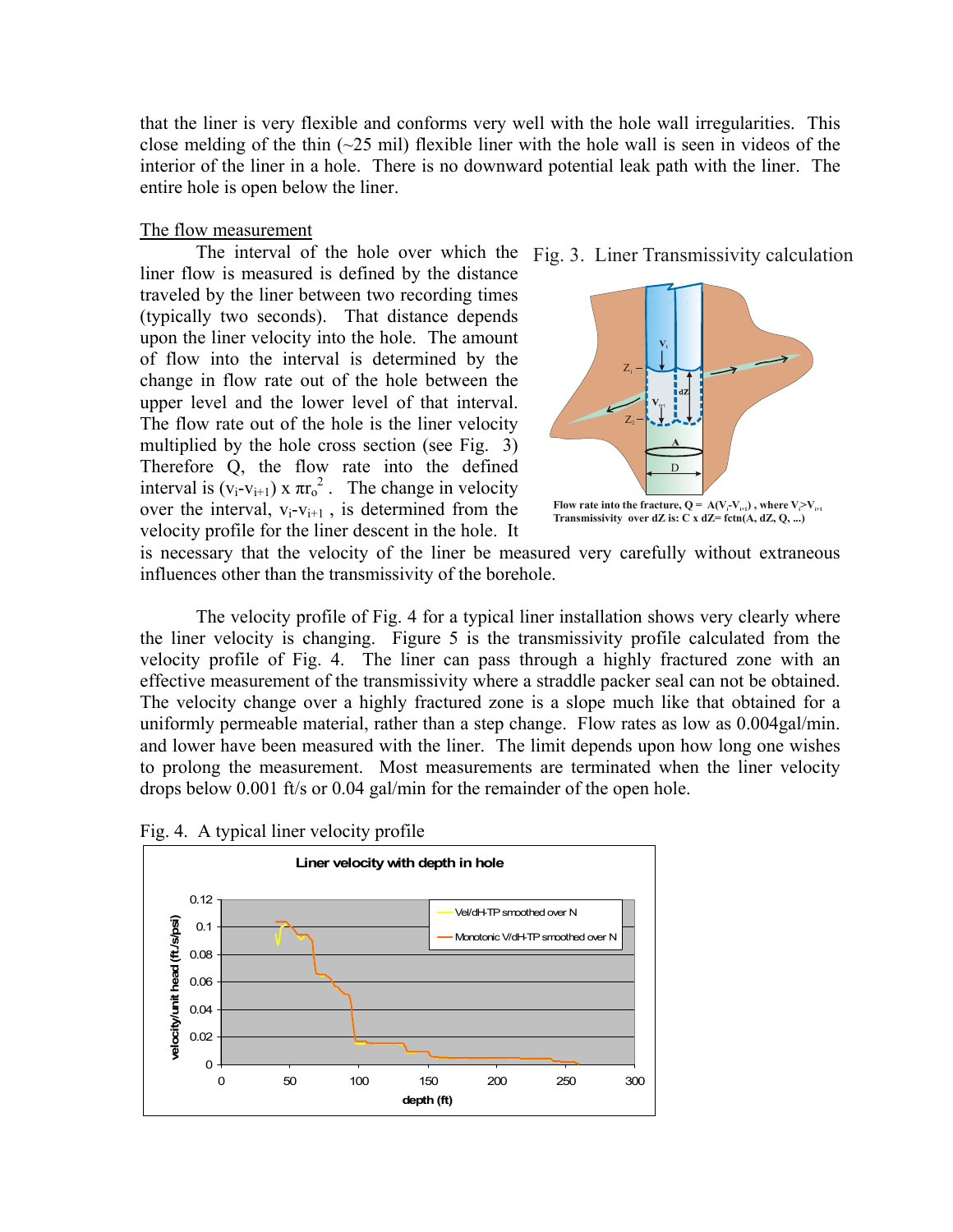

Fig. 5. The transmissivity from the liner velocity (Fig. 4)

In the straddle packer test, the flow rate into the straddled interval is measured in a much more conventional manner. The flow volume over a timed interval is measured to produce the flow rate. The flow measurement may be as simple as picking two levels on a sight glass on a graduated water column at precise times. However, a continuous recording is better to assess the achievement of a steady state flow. It is uncertain what the lowest credible flow rate is, but it is certainly lower than is usually measured with a liner.

# The driving head measurement

The head in the packer test during injection or extraction is usually measured with a transducer in close proximity to the straddled interval.

The driving head in the liner is usually calculated from the water level measured inside the liner (the excess

head above the water table in the formation), the measured tension on the liner, and the measured minimum eversion pressure obtained for each kind of liner and hole size. This inferred head beneath the liner has been compared to the measured head beneath the liner, and Fig. 6 shows the comparison. The match was much better than was expected and better than is important to the calculation of the transmissivity



distribution in the hole. Fig. 6. The measured head beneath the liner is essentially the same as the calculated head from the liner parameters.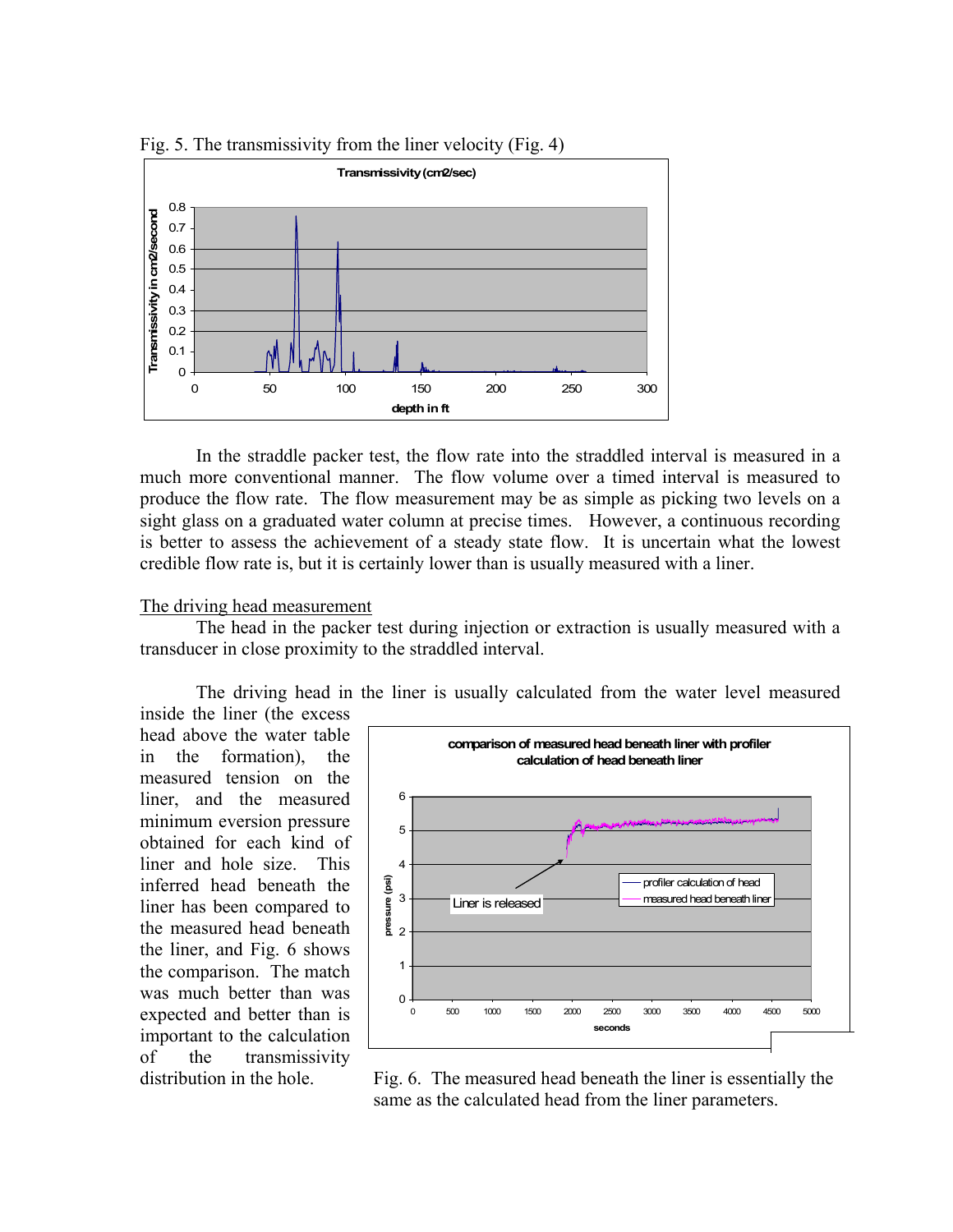## Transmissivity resolution

The liner transmissivity resolution is determined by the precision with which the velocity can be measured. That seems to be about 1-5% of the velocity at any time. That means that if the remaining borehole transmissivity beneath the liner is  $1 \text{cm}^2/\text{s}$ , the liner can resolve zones of about  $0.01$ - $0.05$ cm<sup>2</sup>/s in that portion of the hole. However as the flow zones in the borehole are sealed, the velocity drops and the transmissivity resolution increases accordingly. Near the bottom of the hole, the transmissivity resolution can be as low at  $0.0001 \text{cm}^2/\text{s}$  or a conductivity of 1.0e-06 cm/s.

Without any leakage, a straddle packer can measure to much lower levels anywhere in the hole. However, it is noteworthy that at such low flow levels, any packer leakage can lead to significant errors in the measurement.

Therefore, the liner measurement is more useful in measurement of the major flow paths in the hole (i.e., those accounting for ~99% of the flow out of the hole).

# Spatial resolution

The spatial resolution of the packer measurement is that of the straddled interval (typically 5-10 ft). Higher resolution adds to the number of intervals required to measure the entire hole.

The measurement resolution of the liner depends upon the velocity of the liner and the distance traveled in 2 seconds (the typical recording frequency). The resolution ranges from  $\sim$ 1ft in the top of the hole to 0.01ft near the bottom of the hole. Generally, the spatial resolution is better than one hole diameter. High angle fractures and permeable/fractured zones produce distinctly different velocity profiles from simple horizontal flow paths. The latter are more abrupt step changes in the velocity. Figure 4 shows the slopes and steps of those two features. The liner measurement usually has much higher spatial resolution than packer testing. Figure 5 shows the detail available from a liner measurement.

# Time/cost to measure the hole

The typical 300ft borehole is profiled with a liner in about 2 hrs. If there is an interest in the measurement of a low conductivity zone in the bottom region of a borehole, the profile may take 7 hrs (the longest measurement ever done).

The packer testing with sixty 5 ft straddled intervals in a 300 ft hole usually takes several days.

Generally, the liner measurement requires about 10% of the time to perform packer testing of the same hole. Both measurements usually involve at least two people. The time to perform the liner measurement is not very dependent upon the hole depth. It depends much more on the velocity of the liner and therefore the transmissivity of the borehole.

# Equipment required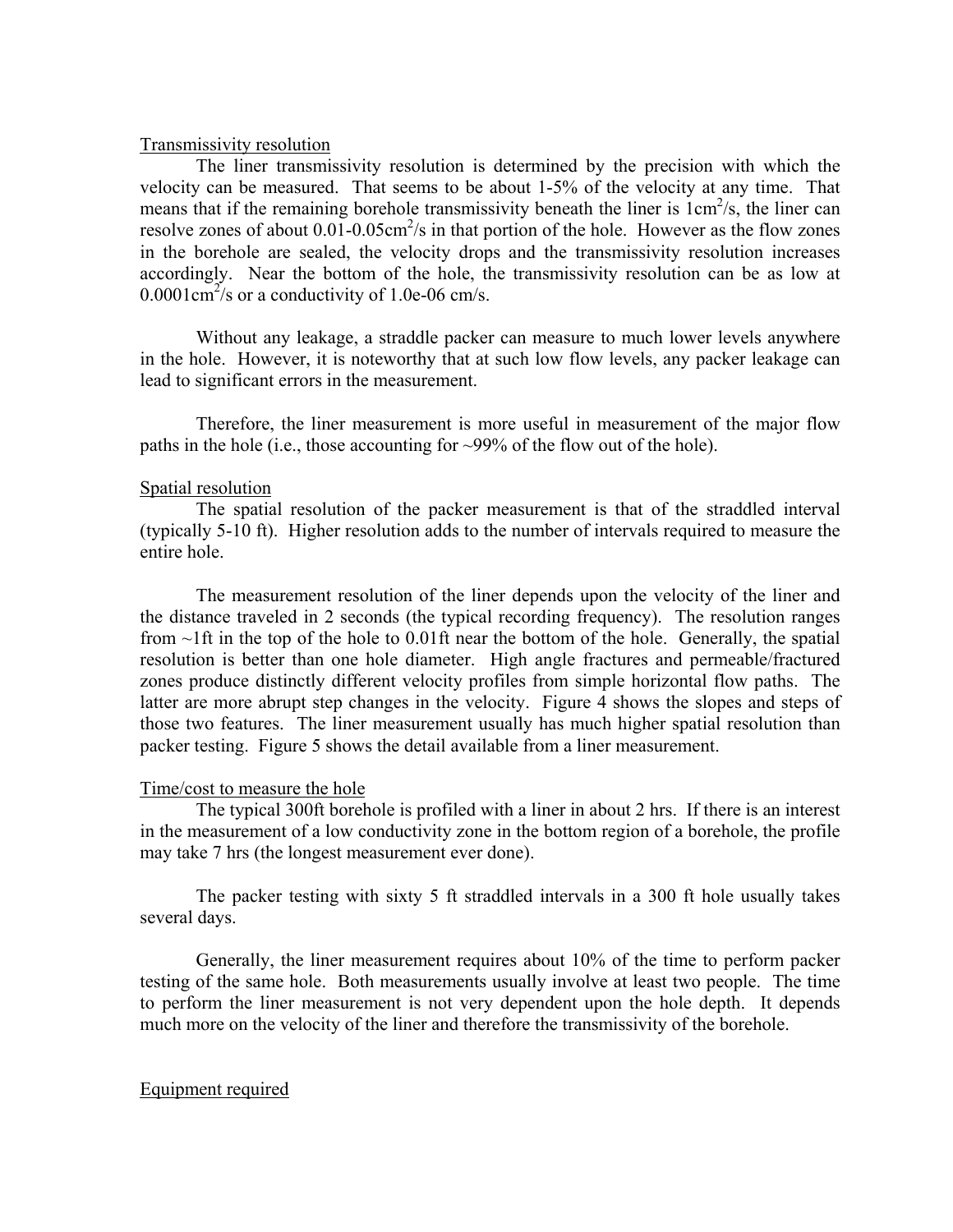The liner measurement requires a liner at  $\sim$ \$12/ft. plus the rental of a 150 lb machine and the use of a generator and compressor. A water source is required to fill the liner. The equipment (not the compressor and generator) is sometimes shipped via air freight to the site. The liner is usually left in the hole to seal the hole against cross contamination. The photo in Fig. 7 shows the profiling machine, control box and liner for an 8" hole. The recording laptop computer is in the bed of the pickup.

# Fig. 7. The liner Profiling machine



The packer measurement requires the same compressor and generator and water supply. The packer assembly can vary depending upon the hole size and packer spacing. A

crane or tripod is used to support the down hole assembly of packer and pipe string. A van containing the water measurement system and winching assembly is shown in Fig. 8 for a 3.78" hole. The insert shows the interior of the van containing the pressurized water tanks and control system. The nitrogen tanks in the foreground are used to pressurize the packers. Generally, the packer measurement system is much larger and heavier than the liner measurement system.



Fig. 8. A 3.78" straddle packer measurement system.

# Formation head measurements

The liner does not allow a head measurement as it is normally used. The straddle packer allows a head measurement of the straddled interval at each elevation.

The liner has been used in a "head profiling mode" instead of a "transmissivity profiling mode" at some sites, but that is not the usual application. The head profiling technique uses the measured tether tension when the liner is stationary at sequential depths to deduce the head beneath the liner. Formation head measurements are better made with the multi level sampling liner which is often installed after the blank liner is removed.

Unless the head distribution in the formation is known from other measurements, the profiling calculation assumes a uniform head in the formation. Because the driving head in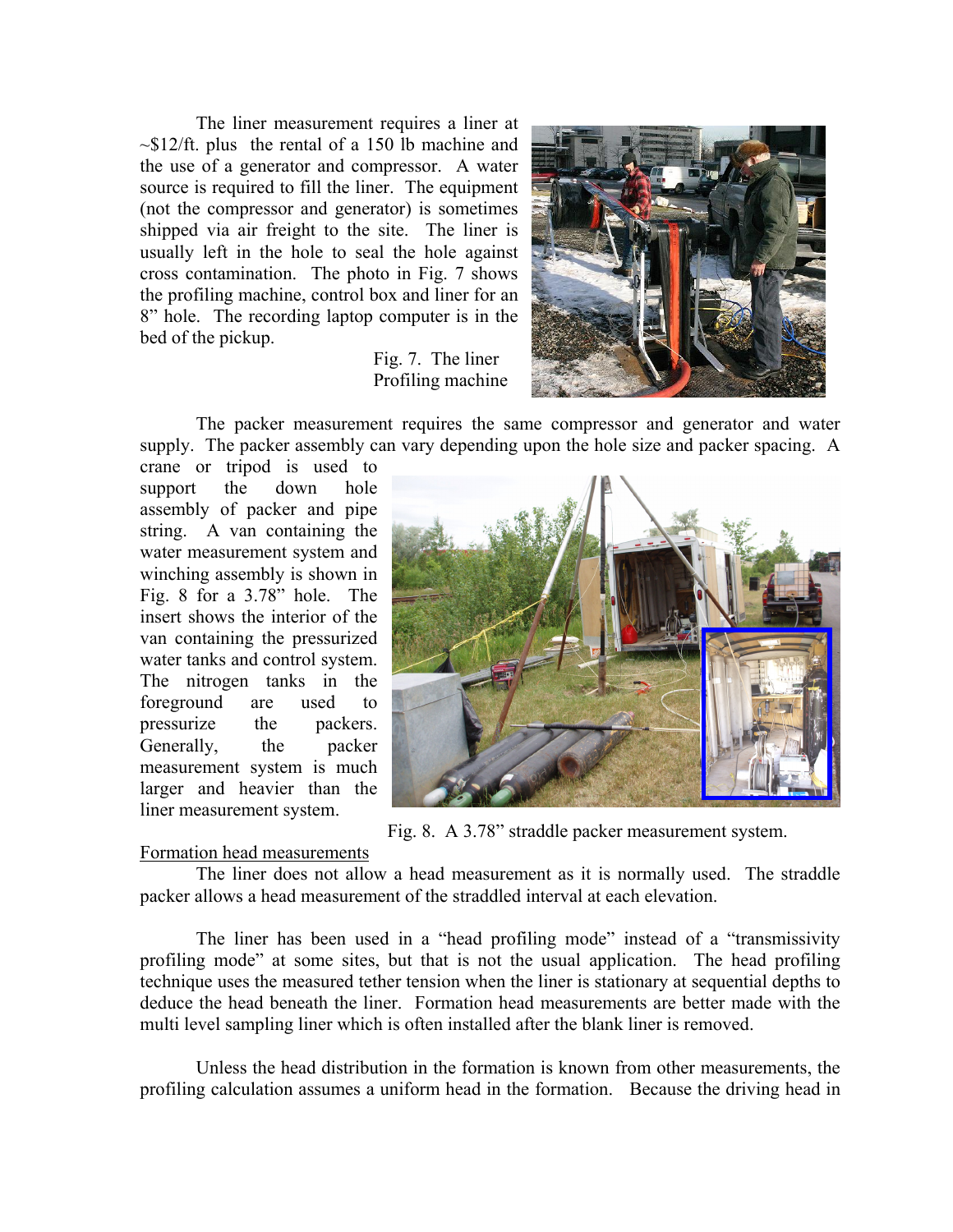the liner is usually much higher than the head in the formation, the error of that assumption in the conductivity calculation is usually small.

#### Sample collection

The profiling liner does not allow the collection of a sample. The straddle packer does. If there is a concern with the reliability of the packer sample because of the open hole, the use of the a multi level sampling liner which seals the entire hole does allow the collection of a sample with good isolation. However, that is a substantial cost increase for that system over the blank sealing and profiling liner.

#### Steady state condition

Since the Theim equation assumes a steady state 1-D flow condition, steady state should be obtained for both measurement methods. Steady state flow for the straddle packer system requires that one wait for that condition to develop with each straddle interval tested. For very conductive zones, that occurs quickly. For slow flowing zones, it can take a very long time. This time to develop the steady state for each packer interval tested can add substantially to the time for measurement of the entire hole. However, the error in the flow measured is probably not great if one is near a steady state condition.

Steady state for the liner measurement develops at a rate controlled by the entire hole. Since the measurement time is relatively long for most of the hole, the limitation is not significant for most of the hole. However, the steady state is not obtained instantly when the liner is first released at the top of the hole. Therefore, the upper portion of the hole is traversed by the liner as the steady state condition is still developing. That leads to an over estimate of the flow rate, since the flow into the hole wall decreases as the gradient out of the hole becomes less steep as the steady state develops. However, the even greater effect is that as the entire hole approaches a steady state, the velocity of the descending liner is decreasing because the flow rate out of the entire hole is decreasing. That decreasing liner velocity due to the decay to a steady state may be confused with the velocity decrease as flow paths at the top of the hole are being sealed by the descending liner. Figure 9 shows the transient velocity history after the liner starts down the hole. The net effect is that there is a "dead zone" at the top end of the hole where the liner velocity is dropping rapidly due to the approach to a steady state in the entire hole. In that interval, only the most dramatic flow paths are detectable as step changes in the velocity profile. Fortunately, that dead zone is only 6-18 ft long. If we are lucky, that dead zone occurs in the surface conductor and we do not miss any of the open hole measurement.

Because the time to steady state is relatively long for very low conductivity zones, and the hole is a mixture of high and low flow zones, there is a significantly long tail on the asymptotic decay to the steady state flow rate for most liner measurements. This long tail is seen in very long casing situations where the decay is not due to flow through the casing. Generally, that tail is insignificant in

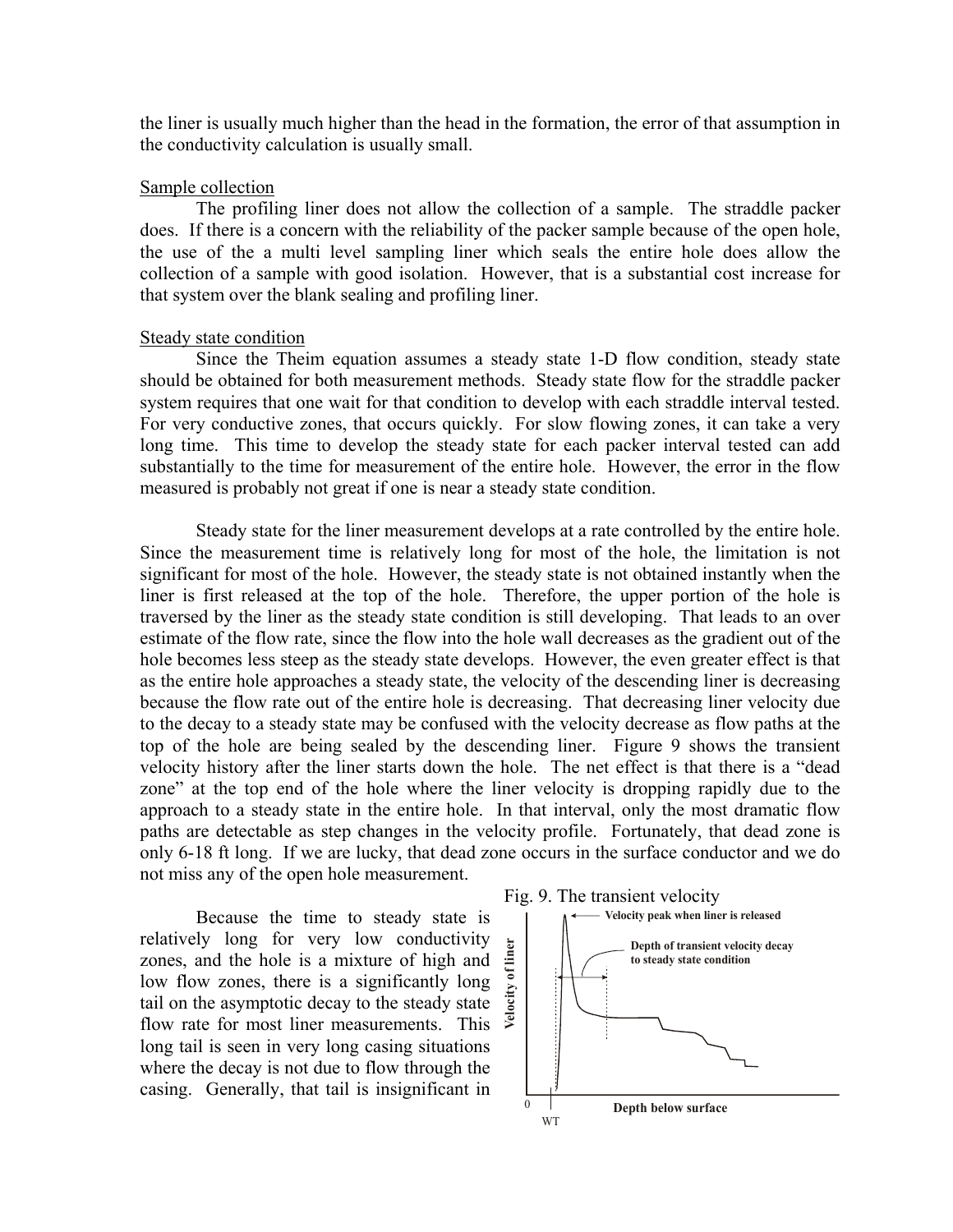the abrupt velocity changes measured, but it must be considered in the data assessment at the top of the hole. Changes in the procedure are being considered to avoid or reduce the steady state dead zone at the start of each measurement. That effect is also being explored with time dependent flow modeling at the University of Guelph (Beth Parker, personal communication, 2007). There is probably useful information on the aquifer in the transient. See G. Flach, et al (2000) for a discussion of the duration of the transient for flow meter testing.

Once the liner has passed through the transient part of the steady state development, the rest of the hole is measured under a well developed steady state condition.

## Hole size

Liners are custom built to each hole diameter. The liner cost is the same from 4-8 inch diameter. It is about \$2/ft greater cost up to 12 inch diameter. Even larger holes are practical with the liner technique. Liner measurements are best done in 4 inch diameter holes or larger. Enlargements in the borehole are not significant to the data quality. The liner everts through enlargements and measures the transmissivity of the enlarged interval. Highly fractured zones are measured equally as well as less fractured zones.

Packer tests are done with bladders of fixed size. Three inch diameter packers are available. Above 6 inch diameter, the packer system weight and cost are such that they are less commonly available. The packer can not seal an enlargement and therefore must straddle any significant enlargement in the borehole. This makes packer placement very important. Highly fractured zones can not be measured with packers which do not straddle the entire fractured zone.

#### Risk of entrapment in the hole

The risk of entrapment of the packer assembly in the hole during the frequent inflation/deflation and the raising and lowering of the packers is a serious concern in that the movement of the packer hardware in the borehole may cause a slough of the wall material on top of either packer. Because of the small clearance between the packers and the hole wall, the slough can lead to the loss of the entire packer assembly, and also the entire hole, if the packer can not be removed. It may be possible to drill out the packer assembly and piping if it is constructed of mainly plastic materials.

The everting liner does not touch the hole wall until it is supporting the hole wall during installation. During removal the inverting liner supports the hole wall until the liner has been inverted. A profiling liner has never been entrapped in a borehole due to slough of the hole wall or any other mechanism with over 100 measurements in different holes in primarily fractured rock.

#### **Other differences not addressed in this paper**

The actual effective implementation of each method involves procedures that are quite different for the two methods and beyond the scope of this basic method comparison. Some of those features for packers are: packer construction, packer inflation pressures,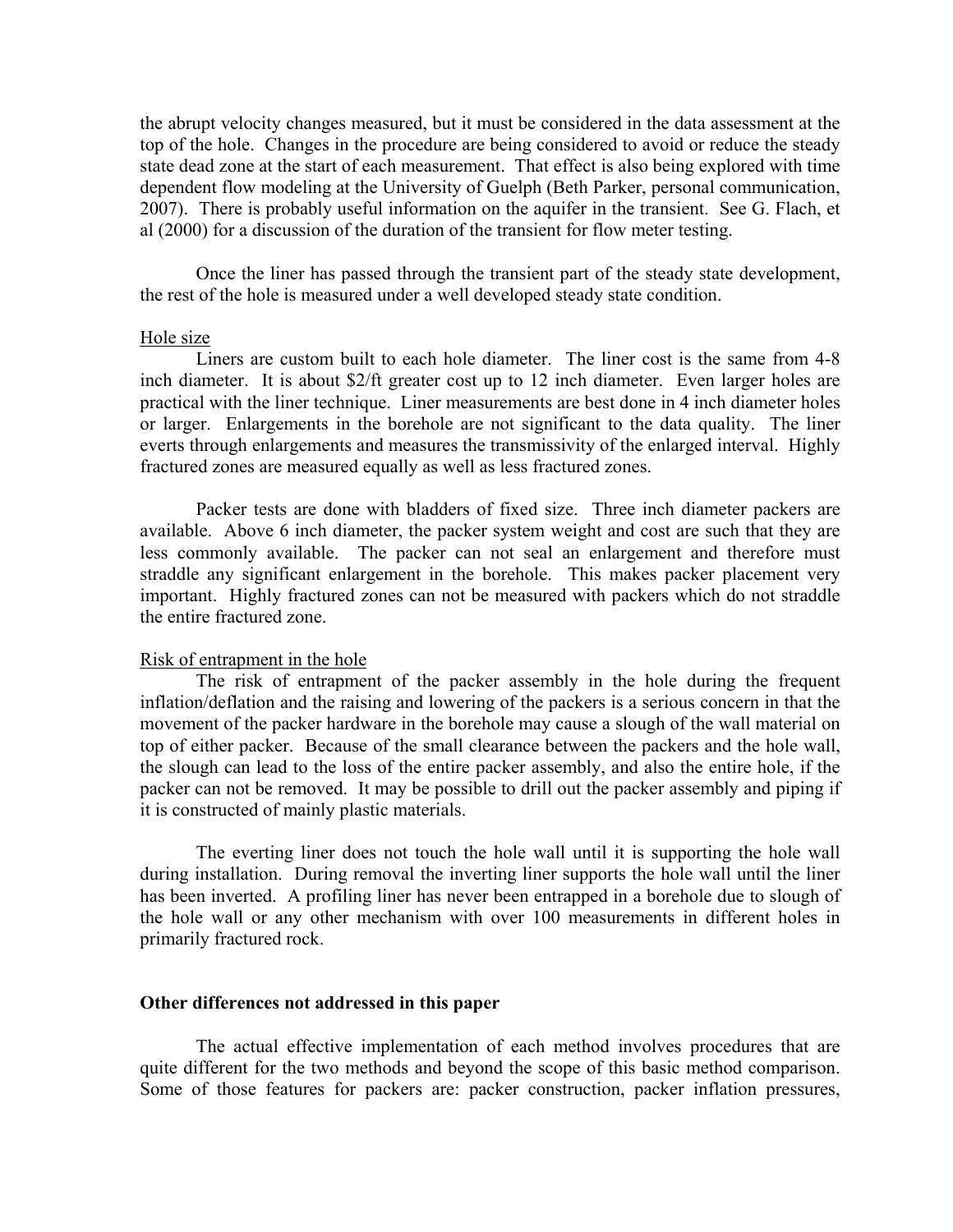optimum flow rates and driving pressures, use of other geophysical measurements and borehole videos for correlation with the data. How packers can be monitored for leakage is not addressed. Use of packers for cross-hole hydrologic tests is not addressed, but it has been done.

For the liner measurement, the features not addressed herein that may influence the data quality or procedure are: hole diameter, depth of the water table, liner removal procedures, the distribution of the transmissivity in the borehole, data reduction methods, correlation as possible with other borehole information, and liner construction. Liner systems have been used for cross-hole hydrologic tests. These subjects have been addressed in previous papers or they are being addressed in projects in progress. The details of the entire liner measurement method are described in much more detail in a paper in preparation on the liner hydraulic conductivity method ( C. Keller, et al, 2007) to be offered to a juried journal. That paper addresses much more explicitly the comparison of results to other measurement methods and the fine points of the liner measurement method.

Interesting comparisons not addressed in this paper are those of the liner technique with other methods such as vertical flow velocity logging, single packer testing, and other conductivity profiling methods (e.g., Hydrophysics™) that have been in use since before the liner technique was devised. However, two generalizations are offered: none of these other methods provide a seal of the borehole when the measurement is finished and they usually take more time to perform the measurements. They do usually provide information on relative head differences albeit in the unnatural situation of an open borehole.

Similarities and differences of the two methods are summarized in Table 1.

# **Table 1. Comparison of various aspects of liner and straddle packer measurements**

| Parameter             | <b>K</b> Profiling liner                               | <b>Straddle Packers</b>                                    |
|-----------------------|--------------------------------------------------------|------------------------------------------------------------|
| Spatial resolution    | 1 inch to 1 ft.                                        | 5 ft typically                                             |
|                       | (velocity dependent)                                   | smaller spacing adds time                                  |
| Time for measurement  | 2-4 hours<br>(relatively independent of<br>hole depth) | $2-6$ days<br>(directly)<br>dependent<br>on<br>hole depth) |
| Range of measurement  | 4.0e-07m/s to 1.0e-03m/s                               | 4.5e-08m/s to 2.0 e-04m/s<br>or less with good seal        |
| Borehole size limits  | 3.5<br>above<br>size<br>Any<br>inches                  | Depends upon packer<br>Availability                        |
| Seal bypass potential | none                                                   | Significant concern                                        |

(Assumes: 300ft. hole, 4-6 inch diameter, measurement of the entire hole)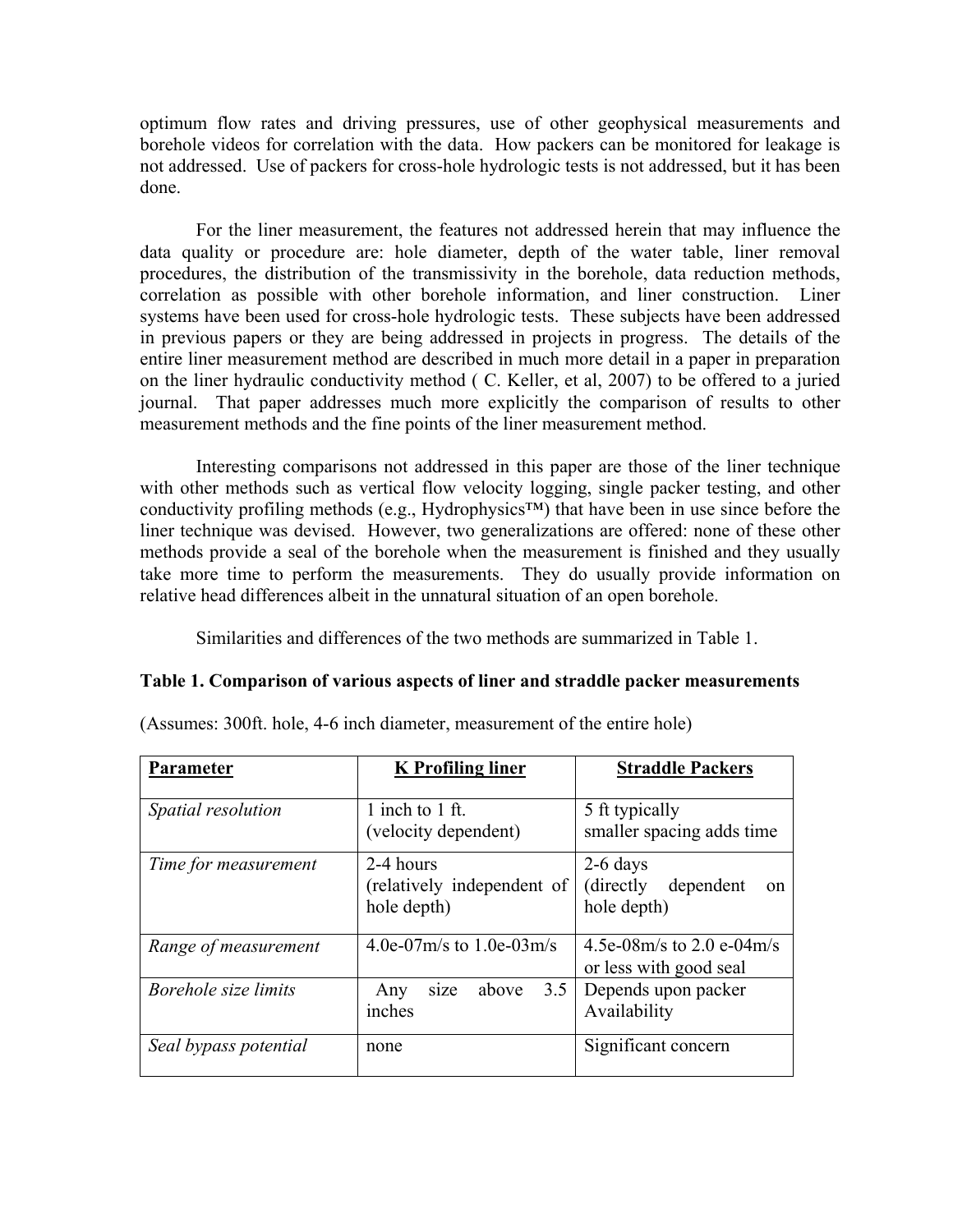| Time hole is open for<br>cross connection            | $2-4$ hrs                                                                                          | $2-6$ days                                                                                                   |
|------------------------------------------------------|----------------------------------------------------------------------------------------------------|--------------------------------------------------------------------------------------------------------------|
| Seal of borehole<br>afterwards                       | Sealing liner left in place                                                                        | None, to intermittent seal                                                                                   |
| Meets Theim assumptions                              | Very good                                                                                          | Uncertain to good                                                                                            |
| Head measure. capability                             | $None+$                                                                                            | yes                                                                                                          |
| Sampling capability                                  | $None+$                                                                                            | Possible                                                                                                     |
| Cost per hole.<br>(2 travel days plus field<br>time) | $$2000 + $12/\text{ft}+3$ days of<br>travel exp<br>$$12/ft + $850$ for second<br>hole in same day) | $$5120 +$ rental of equip.+6<br>day travel expenses<br>$(single$ hole of 300ft/4<br>days, 60 test intervals) |
| Equipment needs                                      | $\sim 500$ # of equipment<br>(Including liner)                                                     | crane truck or tripod, van,<br>plus packers and piping                                                       |

 $\frac{1}{x}$  +sampling and head measurements are available with the flexible liner multi level system.

# **Conclusion**

This paper is a more general comparison of the methods of the two measurement techniques and not a comparison of results. Table 1 is a brief comparison of the two measurement methods which may be helpful in the selection of the appropriate method for the particular data needs.

Both methods use the Theim equation/model and assume 1-D cylindrical steady flow for the calculation of the conductivity from the measured flow rate in a specific interval of the hole. The method of flow measurement, the flow field, and the range of the measurement are quite different for the two methods.

The normal spatial resolution, the cost, and the utility in highly fractured or large diameter holes are usually better for the liner technique. The initial transition to a steady state when the liner is first released to propagate down the hole causes the potential loss of a short portion of the borehole measurement unless that transient is effectively completed within the surface casing.

The straddle packer method is capable of much lower conductivity measurements, head measurements and sample collection in the open hole. That is not true for the blank liner. The potential for leakage makes straddle packer measurements unreliable in each of these applications unless there is some form of monitoring to identify the existence and amount of leakage.

The liner measurement is more difficult in the combined situation of very small holes, deep water tables (>100ft), and high transmissivity. It is left to other publications to address